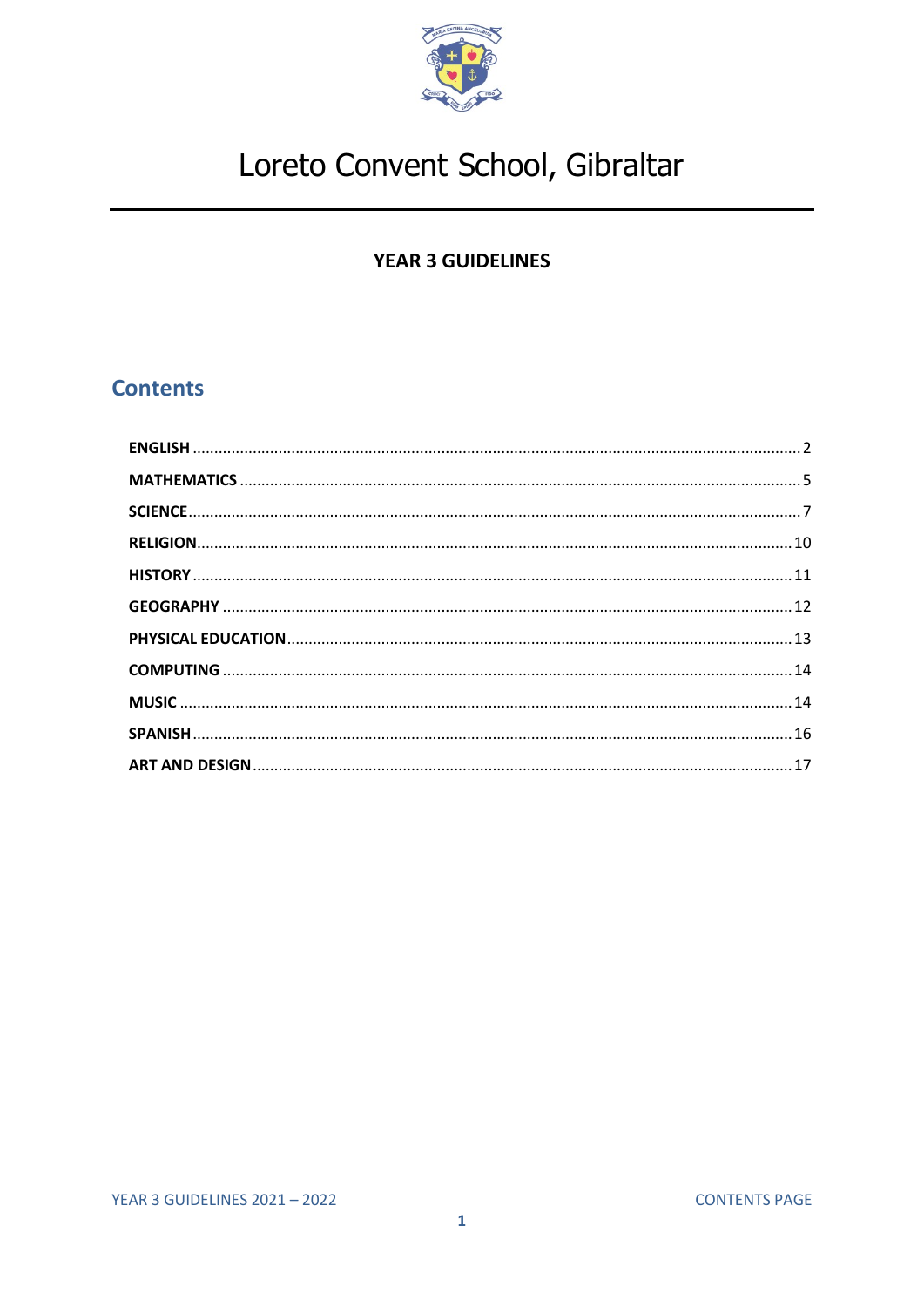

### <span id="page-1-0"></span>**ENGLISH**

#### **The Literary Curriculum:**

This is a book-based approach to the teaching of primary English. This scheme engages Pupils as writers and immerses them in a literary world while ensuring the progression of skills within the National Curriculum.

Each book focuses on key outcomes for writing, grammar, punctuation and spelling. Year 3 will be reading the following books:

> "The Owl Who Was Afraid of the Dark" by Jill Tomlinson. "The BFG" by Roald Dahl. "Escape from Pompeii" by Christina Balit.

#### **Reading**

#### Word reading

- Apply their growing knowledge of root words, prefixes and suffixes, both to read aloud and understand meaning of new words.
- Read further exception words, noting the unusual correspondences between spelling and sound, and where these occur in the word.
- Read and discuss plots and language as well as using their understanding and discussion of the text for creative writing.
- Be able to read books written at an age-appropriate interest level. They should be able to read them accurately and at a speed that is sufficient for them to focus on understanding what they read rather than on decoding individual words.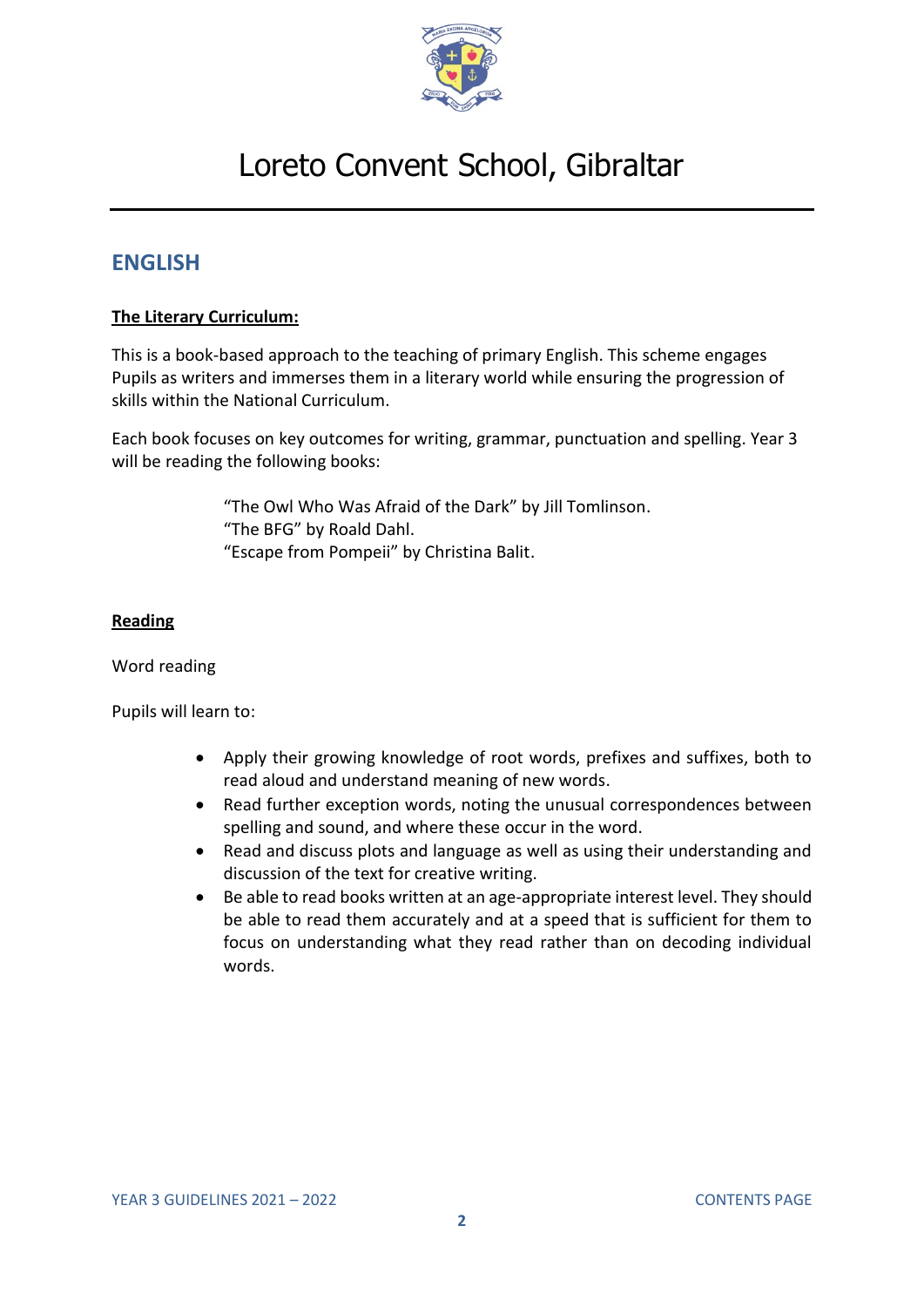

#### **Comprehension**

In Year 3 pupils should be developing their understanding and enjoyment of stories, poetry, plays and non-fiction. They should be learning to justify their views about what they have read with support.

Pupils will follow Schofield and Sims 'Complete Comprehension'; a whole school programme designed to equip pupils with everything they need to become strong, successful readers.

#### **Writing**

Composition – Fiction

We continue to work on developing pupils' writing skills to improve their creative pieces. This includes working on:

- Plan their writing.
- Discussing and recording ideas.
- Composing and rehearsing sentences orally.
- Building a varied and rich vocabulary.
- Begin to organise writing into paragraphs.
- Creating settings, characters and plot.

#### Composition – Non-Fiction

We learn the features present in, and work on producing:

- Information texts on topics of interest.
- Letter writing (informal).
- Writing instructions/recipes.

#### **Handwriting**

We follow the Nelson Handwriting Scheme. Pupils will continue to learn to use the diagonal and horizontal strokes that are needed to join letters.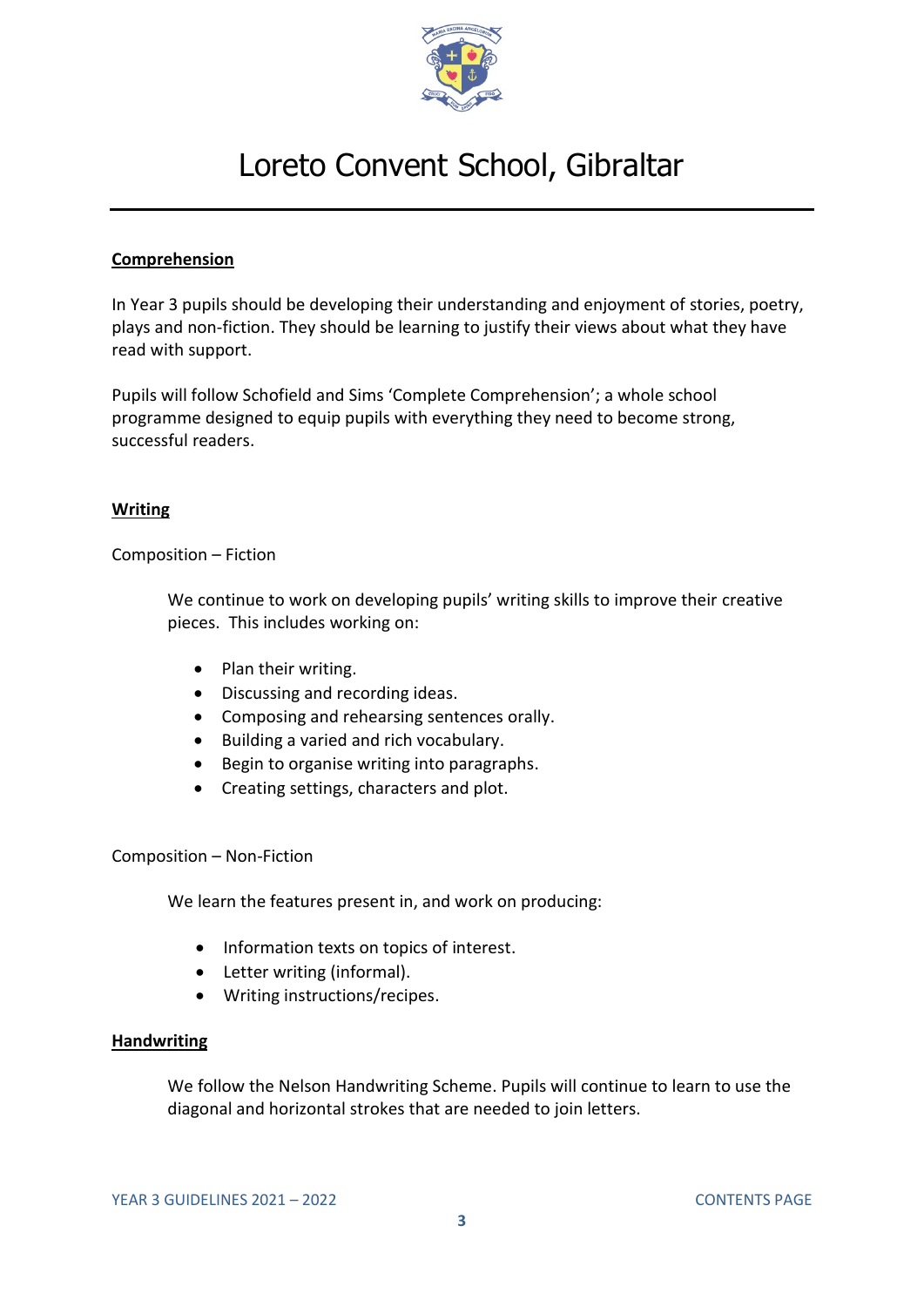

#### **Spelling**

Pupils' spelling of common words should be correct, including common exception words and other words that they have learnt. Pupils should spell words as accurately as possible using their phonic knowledge and other knowledge of spelling, such as morphology and etymology.

We follow Spelling Book 3 [Schofield and Sims] throughout the year. To this we add all words which are statutory requirements in the National Curriculum for the year which are linked to this year group's spelling scheme.

#### **Vocabulary, Grammar & Punctuation**

We work on Nelson Grammar Book 1, Haydn Richards, as well as the following:

| Year 3: Detail of content to be introduced (statutory requirement) |                                                                                                                                                                                                                                            |  |
|--------------------------------------------------------------------|--------------------------------------------------------------------------------------------------------------------------------------------------------------------------------------------------------------------------------------------|--|
| Word                                                               | Formation of nouns using a range of prefixes [for example super-, anti-, auto-]                                                                                                                                                            |  |
|                                                                    | Use of the forms a or an according to whether the next word begins with a consonant<br>or a <b>vowel</b> [for example, a rock, an open box]                                                                                                |  |
|                                                                    | Word families based on common words, showing how words are related in form and<br>meaning [for example, solve, solution, solver, dissolve, insoluble]                                                                                      |  |
| <b>Sentence</b>                                                    | Expressing time, place and cause using conjunctions [for example, when, before,<br>after, while, so, because], adverbs [for example, then, next, soon, therefore], or<br>prepositions [for example, before, after, during, in, because of] |  |
| <b>Text</b>                                                        | Introduction to paragraphs as a way to group related material<br>Headings and sub-headings to aid presentation                                                                                                                             |  |
|                                                                    | Use of the <b>present perfect</b> form of <b>verbs</b> instead of the simple past [for example, He<br>has gone out to play contrasted with He went out to play]                                                                            |  |
| <b>Punctuation</b>                                                 | Introduction to inverted commas to punctuate direct speech                                                                                                                                                                                 |  |
| <b>Terminology for</b><br>pupils                                   | preposition, conjunction<br>word family, prefix                                                                                                                                                                                            |  |
|                                                                    | clause, subordinate clause                                                                                                                                                                                                                 |  |
|                                                                    | direct speech                                                                                                                                                                                                                              |  |
|                                                                    | consonant, consonant letter vowel, vowel letter                                                                                                                                                                                            |  |
|                                                                    | inverted commas (or 'speech marks')                                                                                                                                                                                                        |  |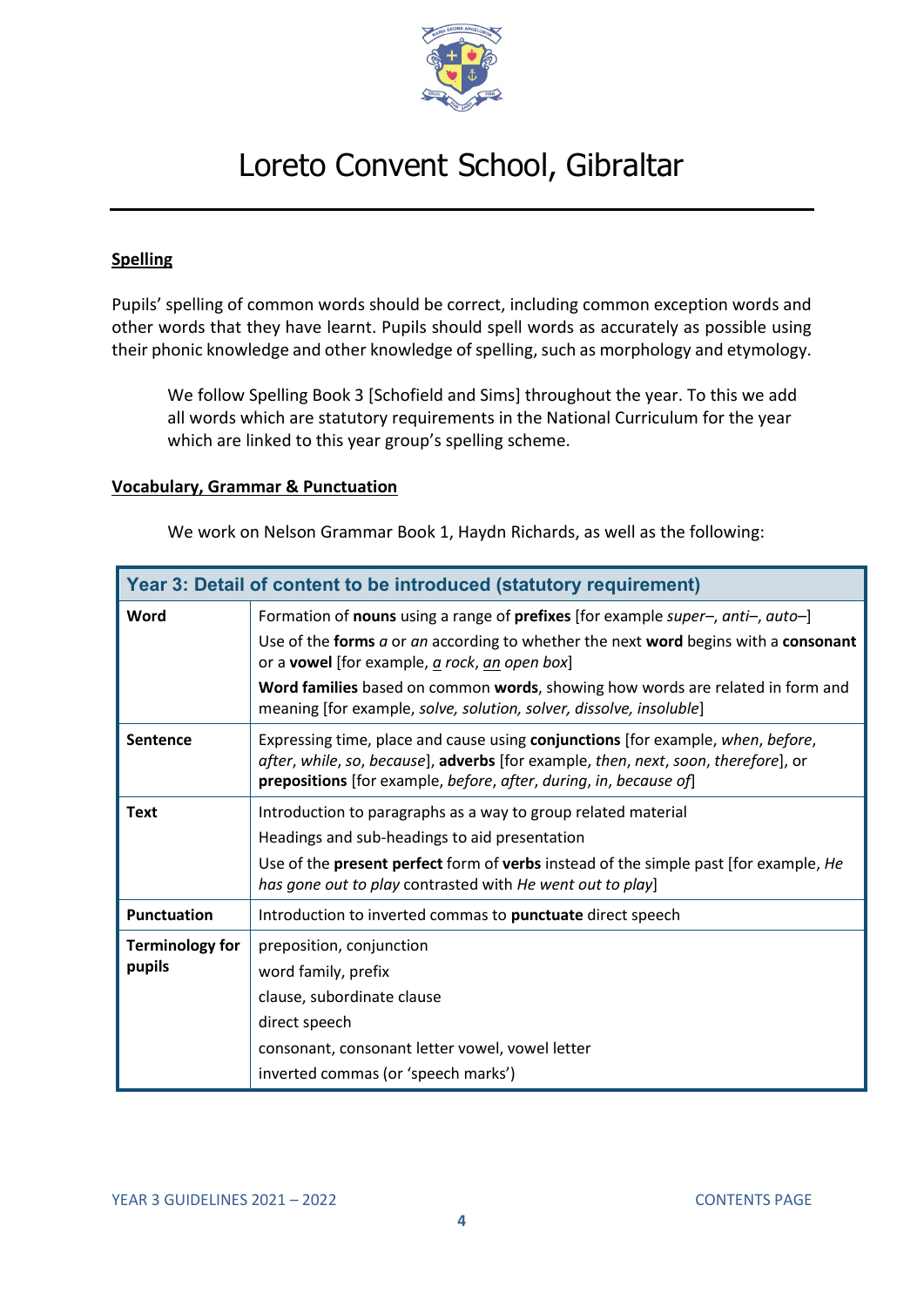

### <span id="page-4-0"></span>**MATHEMATICS**

#### **Number Place Value**

Pupils will learn to:

- Read, write and order whole numbers to at least 1000 in numerals and in words and know what each digit represents.
- Count from 0 in multiples of 4, 8, 50 and 100; finding 10 or 100 more or less than a given number.

#### **Four Operations**

Pupils will learn to:

- Add and subtract numbers mentally, including three-digit numbers.
- Add and subtract numbers with up to 3-digits, using the efficient written methods of columnar addition and subtraction.
- Know by heart all addition and subtraction facts for each number to 20.
- Estimate the answer to a calculation and use inverse operations to check answers.
- Solve problems, including missing number problems, using number facts, place value and more complex addition and subtraction.
- Know by heart facts for the 2, 3, 4, 5, 8 and 10 multiplication tables.
- Write and calculate mathematical statements for multiplication and division.
- Choose and use appropriate operations (including multiplication and division) to solve word problems, explaining methods and reasoning.
- Understand division and recognise that it is the inverse of multiplication.

#### **Fractions**

- Recognise unit and non-unit fractions, and use them to find fractions of shapes, sets of objects and numbers.
- Recognise equivalent fractions with small denominators.
- Add and subtract fractions with the same denominator.
- Compare and order unit fractions with the same denominator.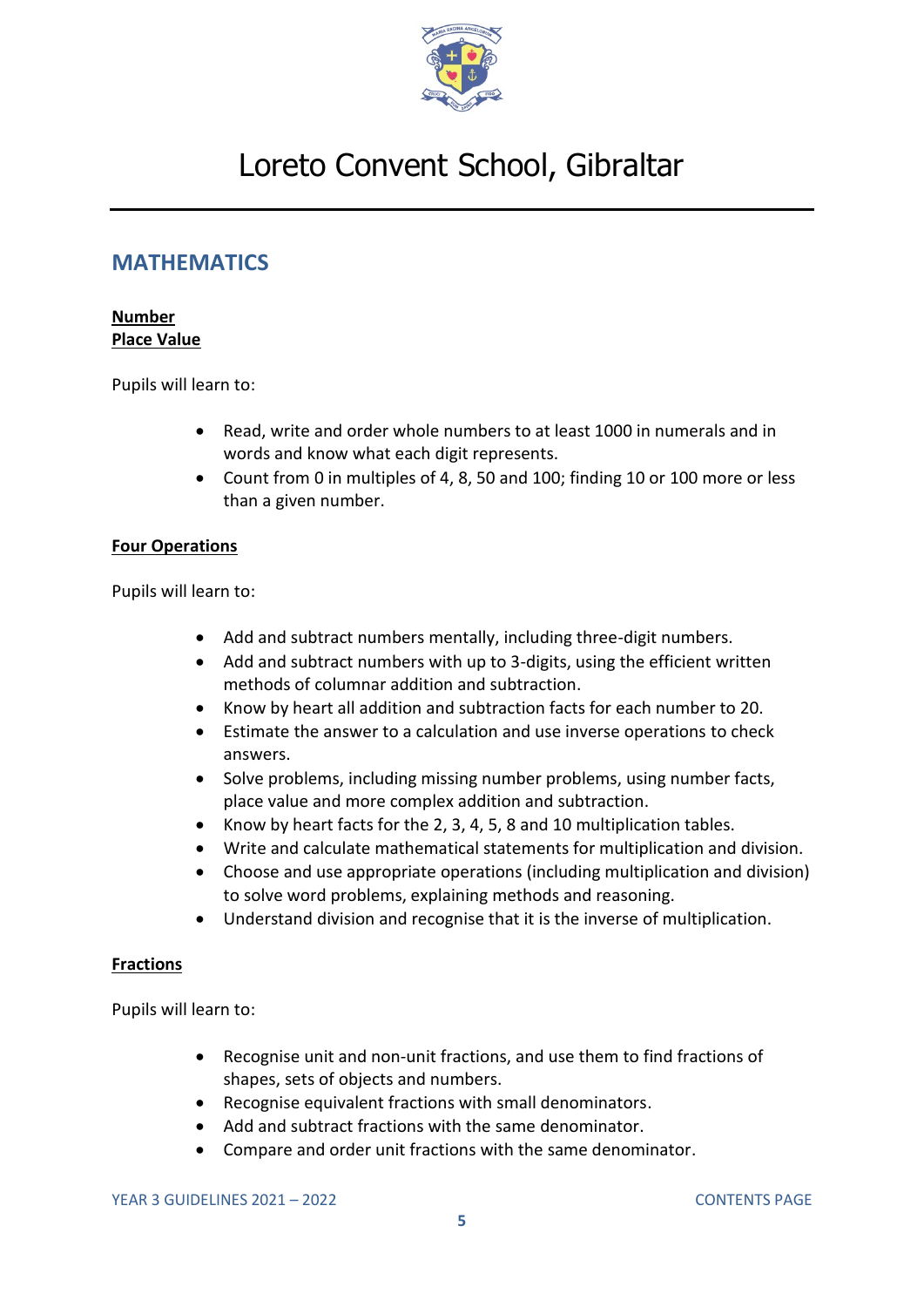

#### **Measures**

Pupils will learn to:

- Measure, compare, add and subtract: lengths, mass and volume.
- Measure the perimeter of simple 2-D shapes.
- Add and subtract amounts of money to give change, using both £ and p.
- Tell and write the time from an analogue and digital clock.
- Use units of time and know the relationship between them (second, minute, hour, day, week, month, year).

#### **Geometry: properties of shapes**

Pupils will learn to:

- Draw 2D shapes and make 3D shapes.
- Recognise angles as a property of shape and associate angles with turning.
- Identify right angles and whether angles are greater than or less than a right angle.
- Identify horizontal, vertical, perpendicular and parallel lines in relation to other lines.

#### **Statistics**

Pupils will learn to:

• Solve a given problem by organising and interpreting / representing numerical data in simple lists, tables and graphs, such as bar graphs and pictographs.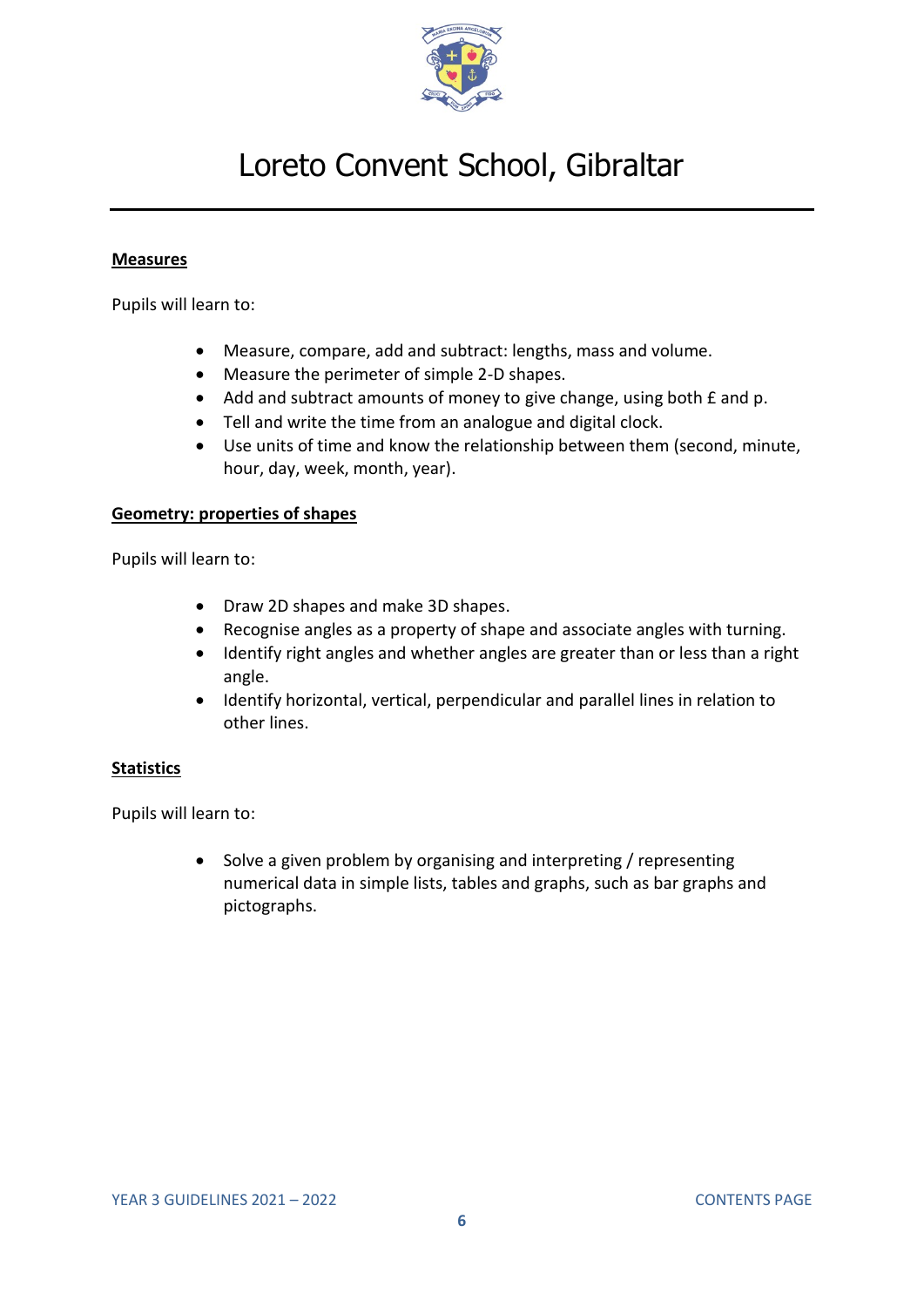

### <span id="page-6-0"></span>**SCIENCE**

#### **Plants**

Pupils will learn to:

- Identify and describe the functions of different parts of flowering plants: roots, stem/trunk, leaves and flowers.
- Explore the requirements of plants for life and growth (air, light, water, nutrients from soil, room to grow) and how they vary from plant to plant.
- Investigate the way in which water is transported within plants.
- Explore the part that flowers play in the life cycle of flowering plants, including pollination, seed formation and seed dispersal.

Pupils will work scientifically by:

- Comparing the effect of different factors on plant growth, for example, the amount of light, the amount of fertiliser.
- Discovering how seeds are formed by observing the different stages of plant life cycles over a period of time.
- Looking for patterns in the structure of fruits that relate to how the seeds are dispersed.
- Observing how water is transported in plants, for example, by putting cut, white carnations into coloured water and observing how water travels up the stem to the flowers.

#### **Animals, including humans**

- Identify that animals, including humans, need the right types and amount of nutrition and that they cannot make their own food, they get nutrition from what they eat.
- Identify that humans and some other animals have skeletons and muscles for support, protection and movement.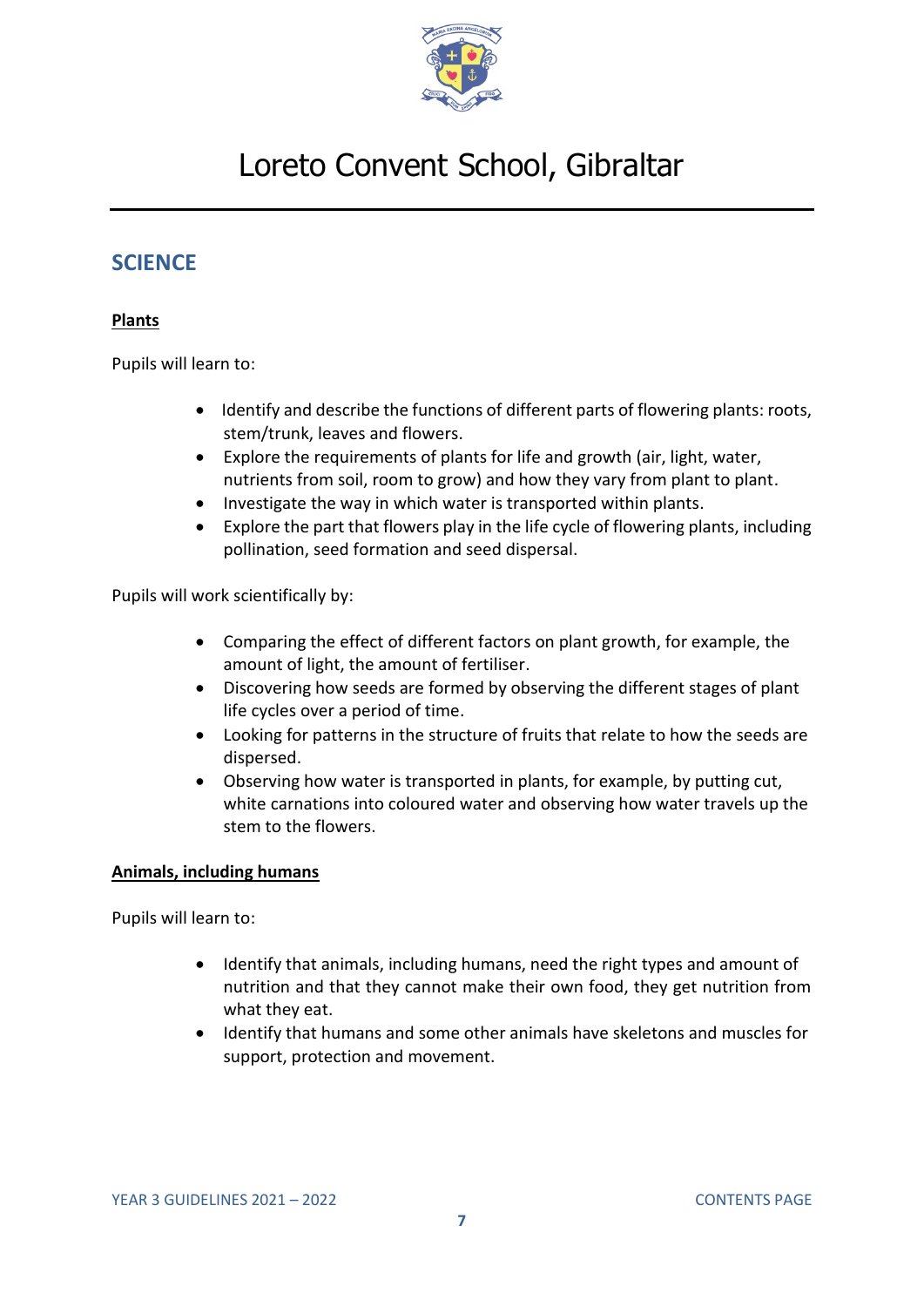

Pupils will work scientifically by:

- Identifying and grouping animals with and without skeletons and observing and comparing their movement.
- Exploring ideas about what would happen if humans did not have skeletons.
- They might compare and contrast the diets of different animals (including their pets) and decide ways of grouping them according to what they eat.
- They might research different food groups and how they keep us healthy and design meals based on what they find out.

#### **Rocks**

Pupils will learn to:

- Compare and group together different kinds of rocks on the basis of their appearance and simple physical properties.
- Describe in simple terms how fossils are formed when things that have lived are trapped within rock.
- Recognise that soils are made from rocks and organic matter.

Pupils will work scientifically by:

- Observing rocks, including those used in buildings and gravestones, and exploring how and why they might have changed over time.
- Using a hand lens or microscope to help them to identify and classify rocks according to whether they have grains or crystals, and whether they have fossils in them.
- Pupils might research and discuss the different kinds of living things whose fossils are found in sedimentary rock and explore how fossils are formed.
- Pupils could explore different soils and identify similarities and differences between them and investigate what happens when rocks are rubbed together or what changes occur when they are in water.
- They can raise and answer questions about the way soils are formed.

#### **Light**

- Recognise that they need light in order to see things and that dark is the absence of light.
- Notice that light is reflected from surfaces.
- Recognise that light from the sun can be dangerous and that there are ways to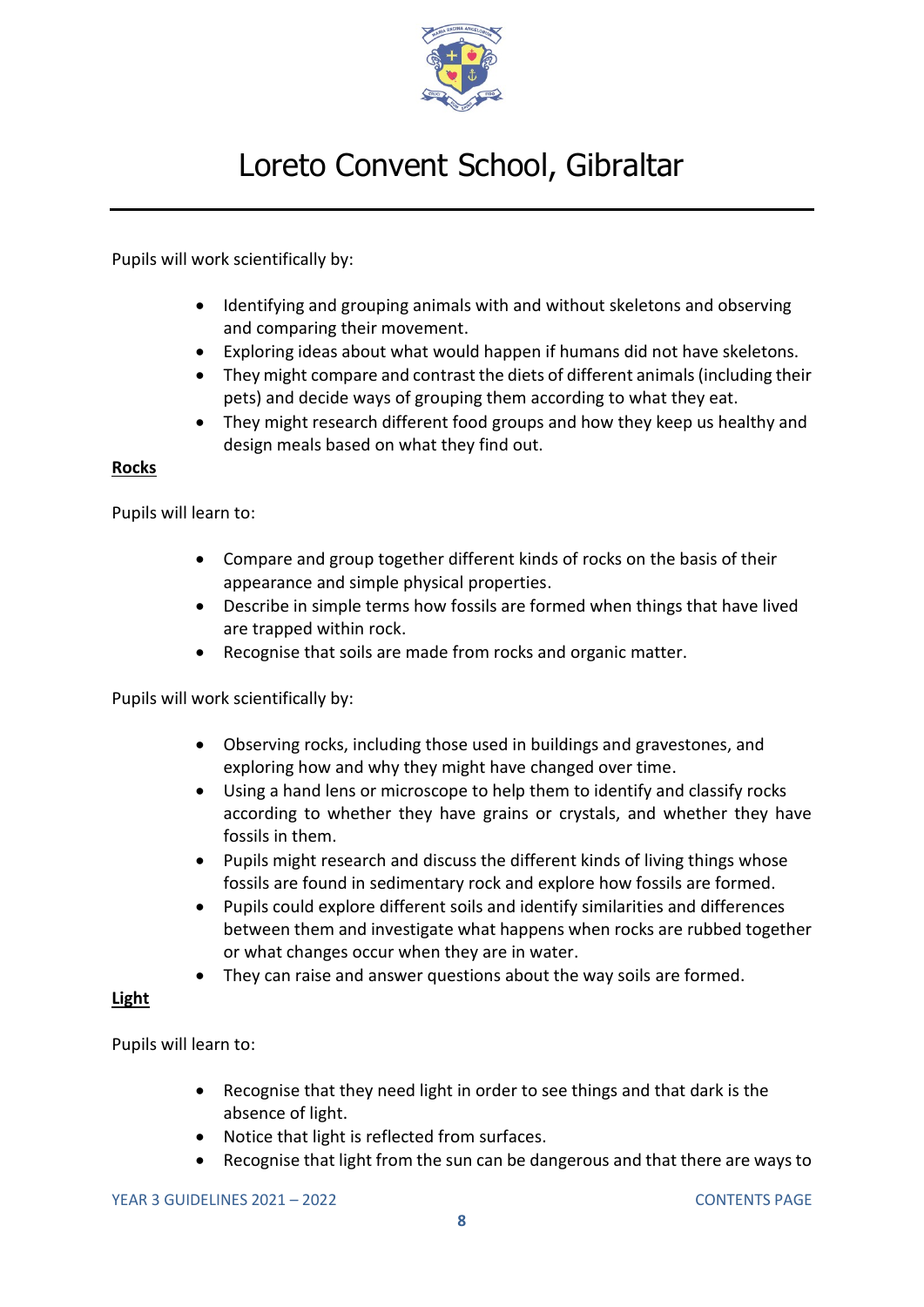

protect their eyes.

- Recognise that shadows are formed when the light from a light source is blocked by an opaque object.
- Find patterns in the way that the size of shadows change.

Pupils will work scientifically by:

• Looking for patterns in what happens to shadows when the light source moves or the distance between the light source and the object changes.

#### **Forces and magnets**

Pupils will learn to:

- Compare how things move on different surfaces.
- Notice that some forces need contact between two objects, but magnetic forces can act at a distance.
- Observe how magnets attract or repel each other and attract some materials and not others.
- Compare and group together a variety of everyday materials on the basis of whether they are attracted to a magnet, and identify some magnetic materials.
- Describe magnets as having two poles.
- Predict whether two magnets will attract or repel each other, depending on which poles are facing.

Pupils will work scientifically by:

- Comparing how different things move and grouping them.
- Raising questions and carrying out tests to find out how far things move on different surfaces and gathering and recording data to find answers their questions.
- Exploring the strengths of different magnets and finding a fair way to compare them.
- Sorting materials into those that are magnetic and those that are not.
- Looking for patterns in the way that magnets behave in relation to each other and what might affect this, for example, the strength of the magnet or which pole faces another.
- <span id="page-8-0"></span>• Identifying how these properties make magnets useful in everyday items and suggesting creative uses for different magnets.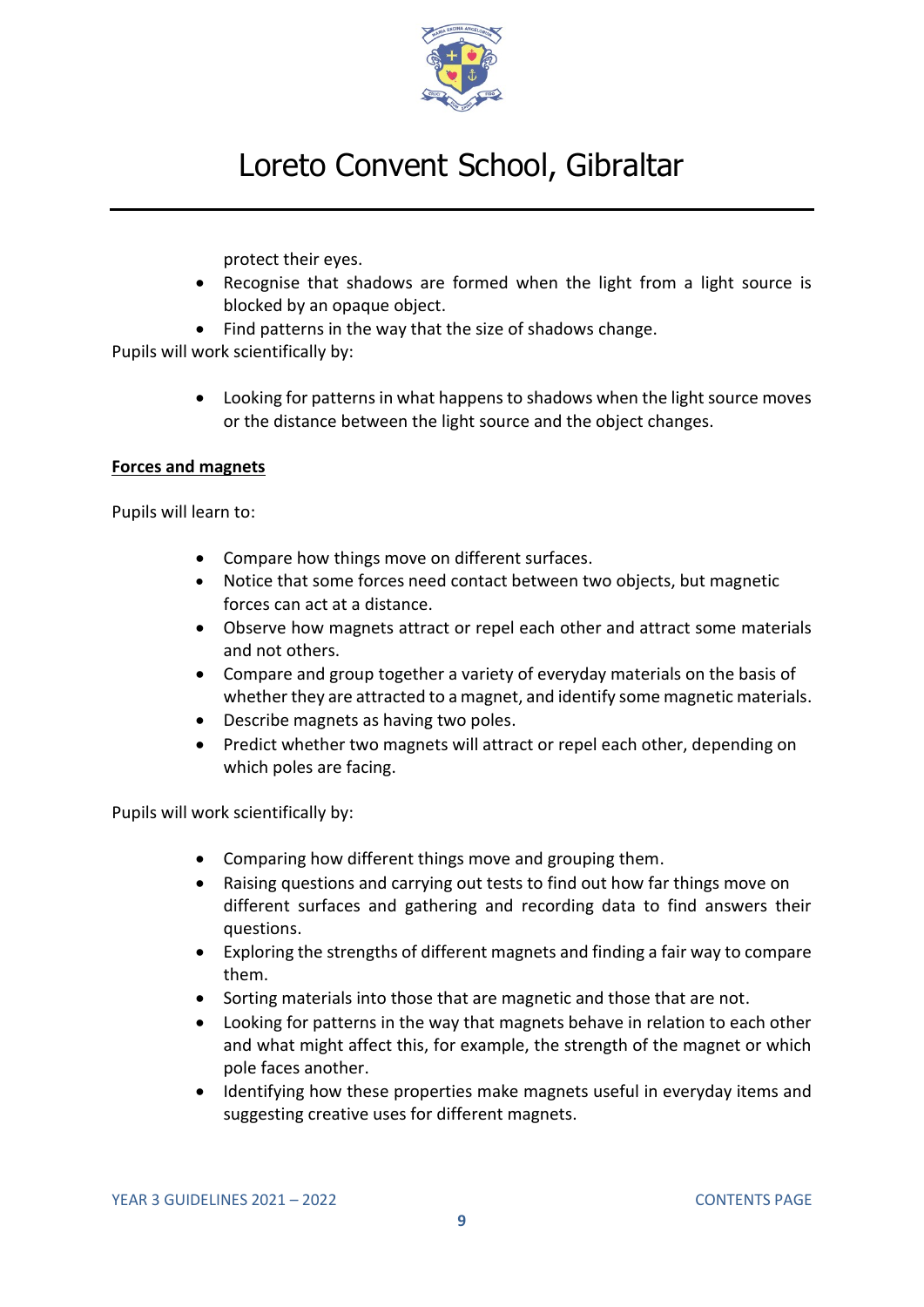

### **RELIGION**

Our aim is that pupils leave Loreto Convent with a wide range of happy and rich memories in RE formed through interesting and exciting experiences driven through an engaging and comprehensive curriculum. The Religious Education within the school promotes awe, wonder, reverence and spirituality within every child. It is based on knowledge and understanding of the Catholic faith, enabling them to develop a living and personal faith in Jesus Christ and allows them to know and love God.

Pupils will develop an awareness of God's presence in their lives and the lives of others, developing the spiritual life of each child through prayer and reflection. Pupils will be prepared for life in a multi faith society by fostering respect for and understanding of rich cultural diversity.

Pupils in Year 3 are prepared for two Holy Sacraments; Reconciliation and First Holy Communion.

#### **Learning about Religion**

Pupils will gain **knowledge and understanding** of:

- Beliefs, teachings and sources.
- Celebration and ritual.
- Social and moral practices and way of life.

#### **Learning from Religion**

Pupils will develop the ability to **reflect on meaning** by**:**

- Engagement with own and others' beliefs and values, *and*
- Engagement with questions of meaning and purpose.

Pupils in Year 3 follow the scheme 'The Way, the Truth and the Life.

Modules studied:

- 1. The Christian Family.
- 2. Mary, Mother of God.

YEAR 3 GUIDELINES 2021 – 2022 [CONTENTS](#page-0-0) PAGE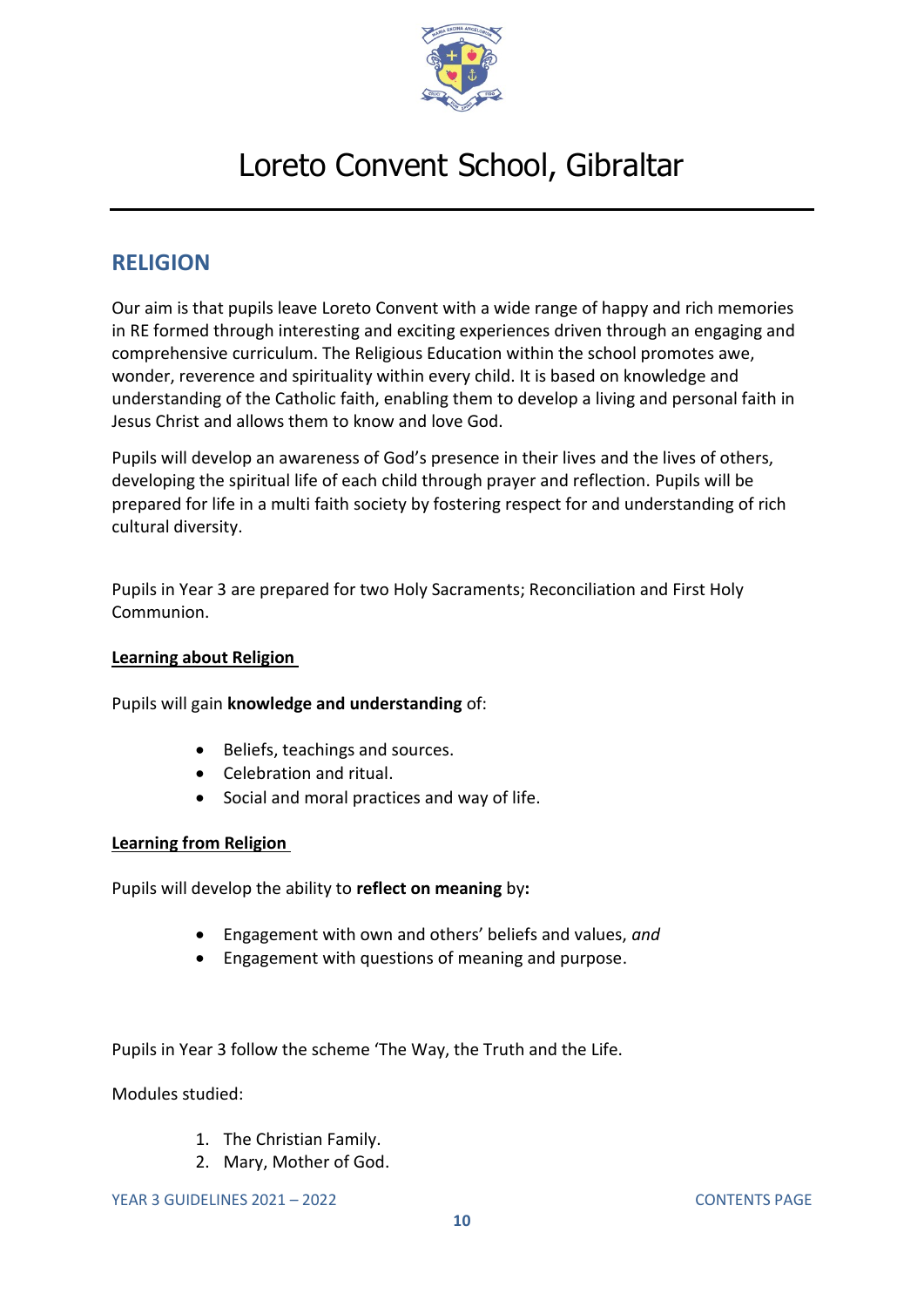

- 3. Sacrament of Reconciliation.
- 4. Celebrating the Mass.
- 5. Celebrating Easter and Pentecost.
- 6. Being a Christian.

Pupils listen to and read Bible stories and understand how people's lives were changed by their encounters with Jesus.

### <span id="page-10-0"></span>**HISTORY**

#### **Knowledge and Understanding**

Pupils will:

- Gain a coherent chronological *knowledge and understanding* of Britain's past and that of the wider world.
- Gain and deploy a historically grounded understanding of abstract terms.
- Understand historical concepts such as continuity and change, cause and consequence, similarity, difference and significance.
- Learn about The Roman Empire and its impact on Britain.
- Learn about Britain's settlement by Anglo-Saxons and Scots.
- Learn about The Viking and Anglo-Saxon struggle for the Kingdom of England.

#### **Historical Skills**

Pupils will:

- Develop their *historical skills* to be able to ask perceptive questions, think critically, weigh evidence, sift arguments, and develop perspective and judgement.
- Create their own structured accounts, including written narratives and analyses.
- Understand the methods of historical enquiry, including how evidence is used rigorously to make historical claims, and discern how and why contrasting arguments and interpretations of the past have been constructed.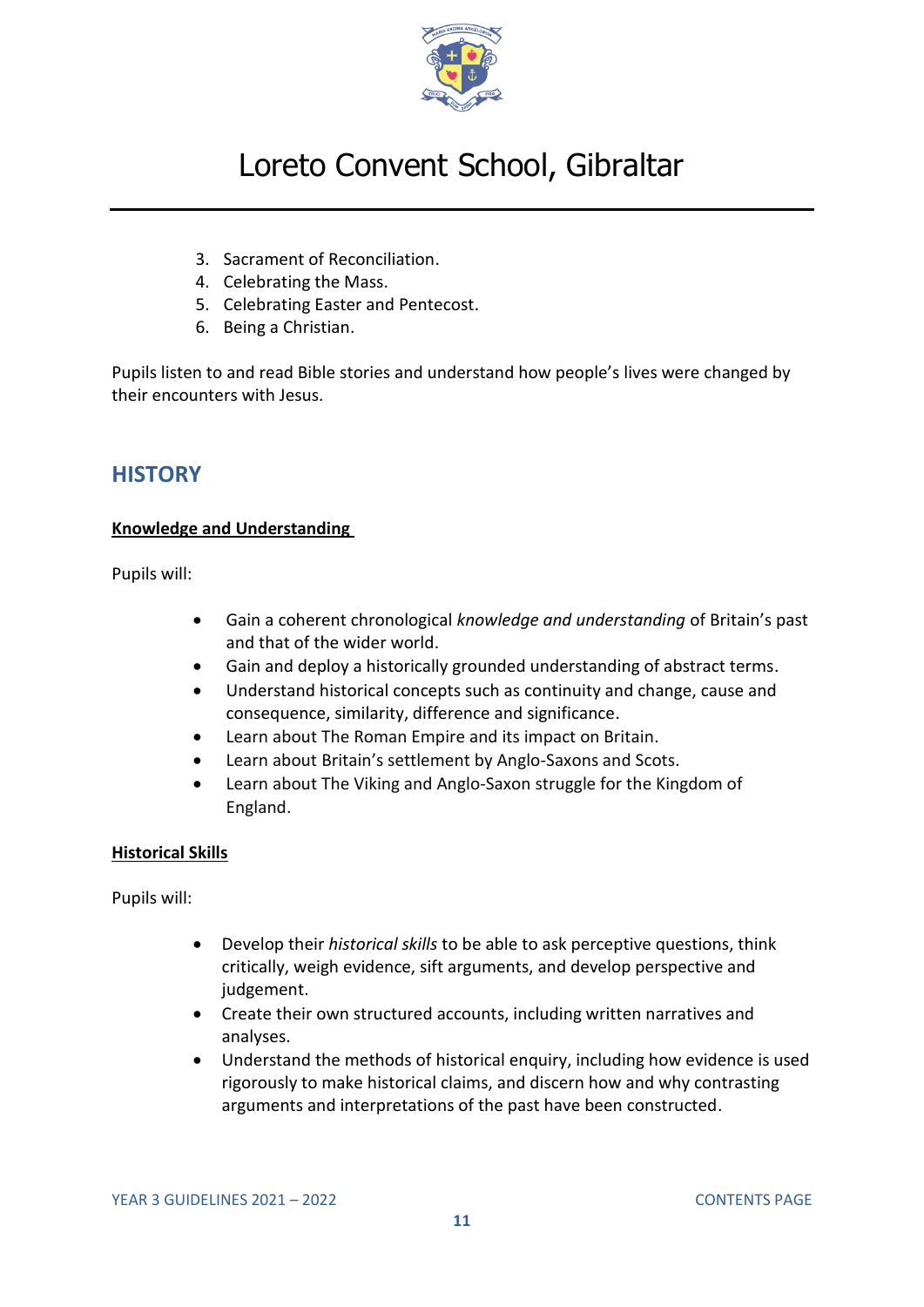

### <span id="page-11-0"></span>**GEOGRAPHY**

#### **Knowledge and Understanding**

Pupils will:

- Extend their knowledge and understanding beyond the local area to include the United Kingdom and Europe.
- Locate the world's countries, using maps to focus on Europe and North and South America, concentrating on their environmental regions, key physical and human characteristics, countries, and major cities.
- Describe and understand key aspects of:
	- Physical geography, including: climate zones, biomes, rivers, mountains, volcanoes and earthquakes, and the water cycle.
	- Human geography, including: types of settlement and land use, economic activity including trade links, and the distribution of natural resources including energy, food, minerals and water.

Topics covered:

- Plants of the world.
- Volcanoes.
- Our local area.

#### **Geographical skills**

Pupils will:

- Use maps, atlases, globes and digital/computer mapping to locate countries and describe features studied.
- Use symbols and keys to build their knowledge of the United Kingdom and the wider world.
- Observe, measure, record and present the human and physical features in the local area using a range of methods, including sketch maps, plans and graphs, and digital technology.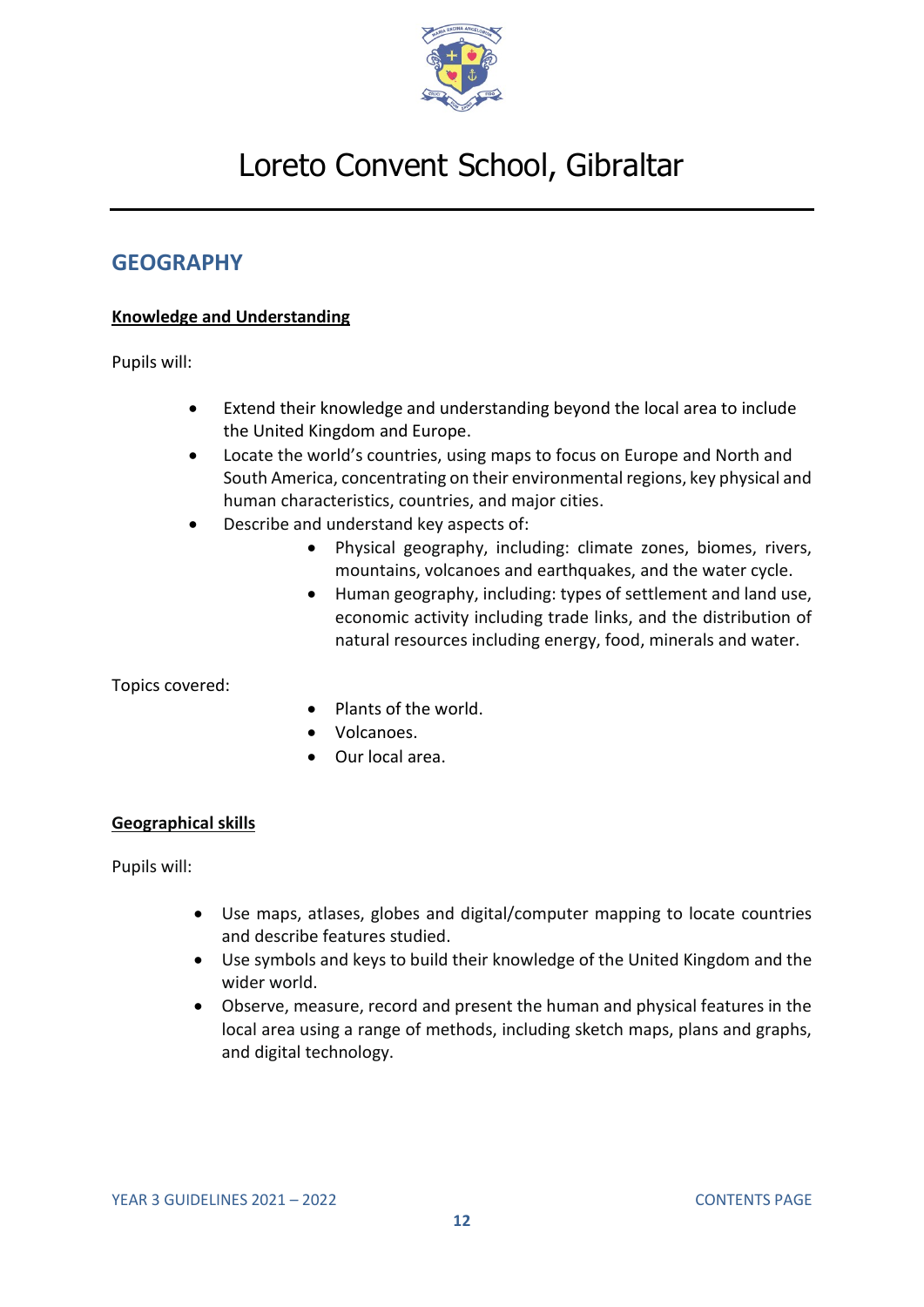

### <span id="page-12-0"></span>**PHYSICAL EDUCATION**

Our high-quality physical education curriculum inspires **all** pupils to succeed and excel in competitive sport and other physically-demanding activities. It provides opportunities for pupils to become physically confident in a way which supports their health and fitness. We provide opportunities to compete in sport and other activities which help build character and embed values such as fairness and respect.

Pupils in Year 3 will be given the opportunity to apply and develop a broader range of skills, building on from those taught throughout Key Stage 1 and 2. Pupils will also be given further opportunities to compare their performances with previous ones and learn how to improve to achieve their personal best.

Pupils will be covering the following key skills that are continuously built on throughout Key Stage 2:

#### **Fundamental movement skills:**

- Pupils will be taught how to run, jump, throw and catch in isolation and in combination across a range of sports [for example basketball, netball, cricket, rounders, gymnastics and athletics].
- Pupils will be given opportunities to develop their flexibility, strength, technique, control and balance across a range of activities [for example gymnastics and athletics].

#### **Games skills and basic tactics:**

• Pupils will be taught how to play competitive and modified games [for example, badminton, basketball, cricket, football, hockey, netball and rounders], and learn how to apply basic principles suitable for attacking and defending.

#### **Teamwork skills:**

• Pupils will be taught how to communicate, collaborate and compete with and against each other.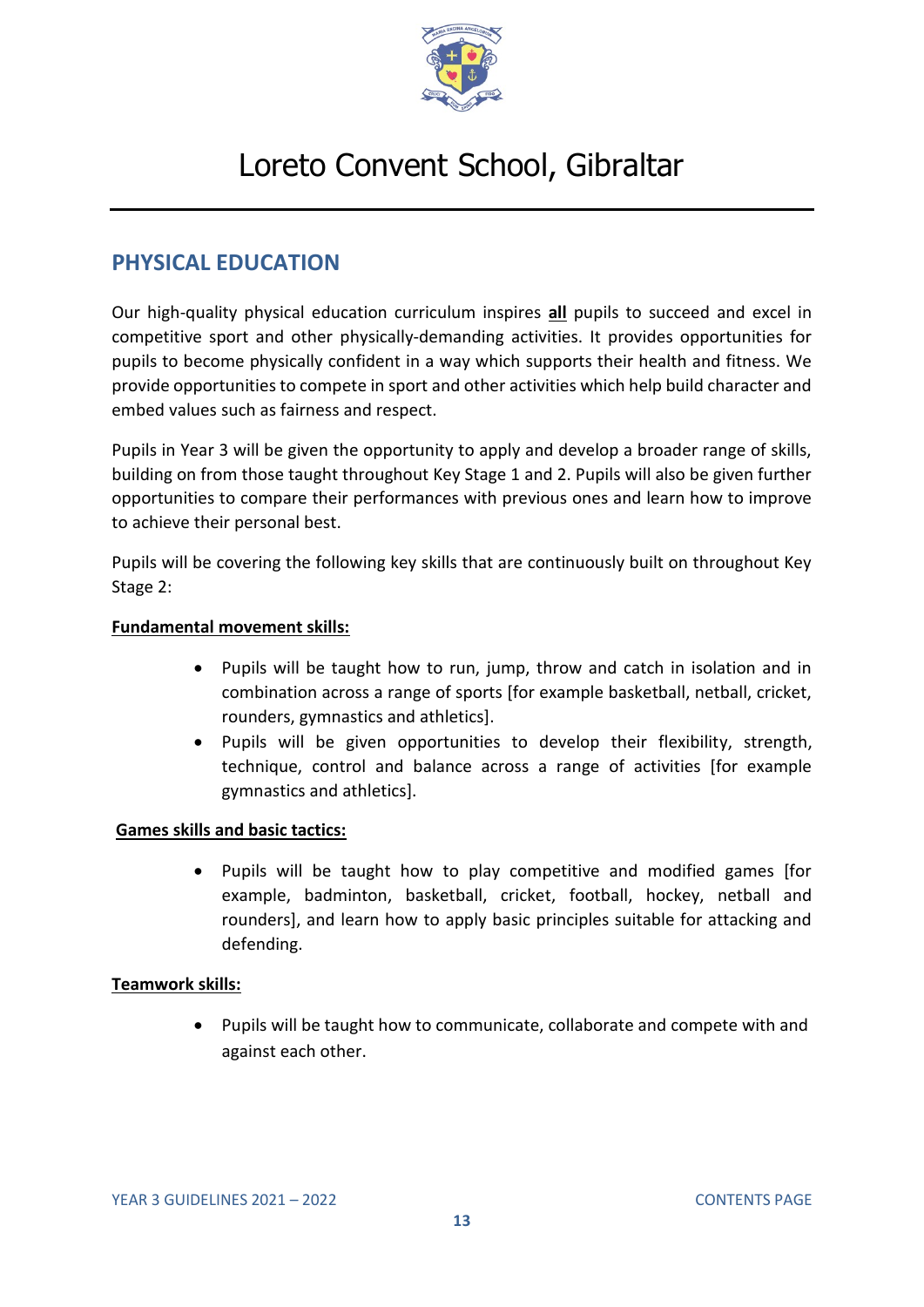

### <span id="page-13-0"></span>**COMPUTING**

Pupils work through a series of teacher led lessons, including the use of software applications allowing the pupils to understand and apply skills.

#### **ICT:**

- Pupils are taught how to combine text and graphics to communicate information.
- Pupils will be taught how to create and organise sounds.
- Pupils will select and use a database and graphical representation to classify and present information.

#### **Computer Science:**

- Pupils will explore the effects of changing variables in simulations. Pupils explore how block coding
- Pupils gather, exchange and develop information understanding the importance of developing information using e-mail.

#### **Digital Literacy:**

• Pupils use technology safely, respectfully, and responsibly; recognise acceptable/unacceptable behaviour.

### <span id="page-13-1"></span>**MUSIC**

#### **Listening**

The teaching of music is enriched by developing pupils' shared knowledge and understanding of the stories, origins, traditions, history and social context of the music they are listening to, singing and playing.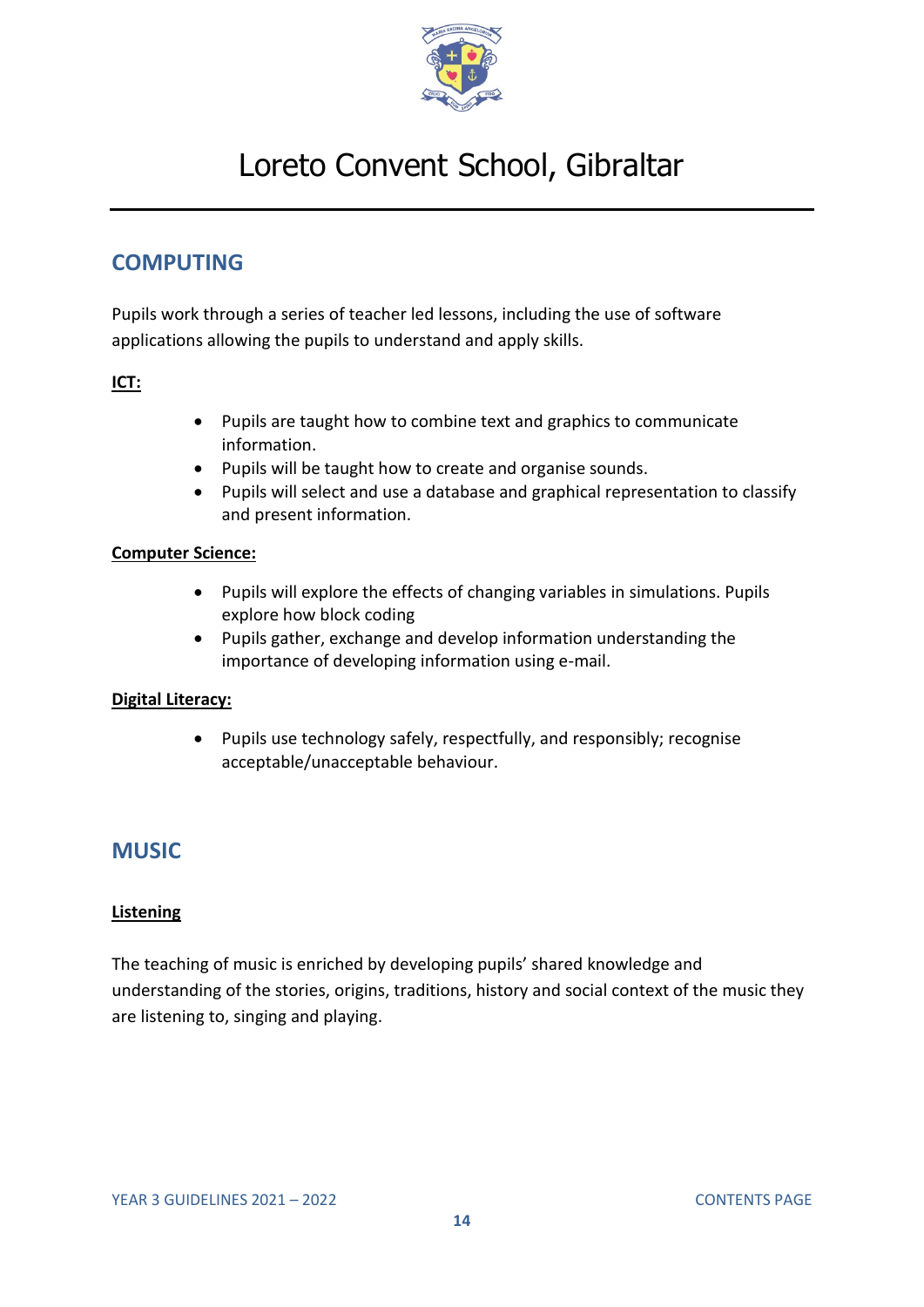

#### **Singing**

Pupils will learn to:

- Sing a wide range of unison songs of varying styles and structures with a pitch range of do-so, tunefully and with expression. Perform forte and piano, loud and soft.
- Perform actions confidently and in time to a range of action songs.
- Walk, move or clap a steady beat with others, changing the speed of the beat as the tempo of the music changes.

#### **Improvising & Composing**

Pupils will learn to:

- Become more skilled in improvising. Inventing short 'on the spot' responses using a limited note range.
- Structure musical ideas to create music that has a beginning, middle and end.
- Pupils should compose in response to different stimuli.
- Combine known rhythmic notation with letter names to create rising and falling phrases using just three notes.
- Compose song accompaniments on unturned percussion using known rhythms and note values.

#### **Performing**

- Develop skills in playing tuned percussion or a melodic instrument.
- Play and perform melodies following staff notation using a small range as a whole class or in small groups.
- Use listening skills to correctly order phrases using dot notation, showing different arrangements of notes.
- Individually copy stepwise melodic phrases with accuracy at different speeds.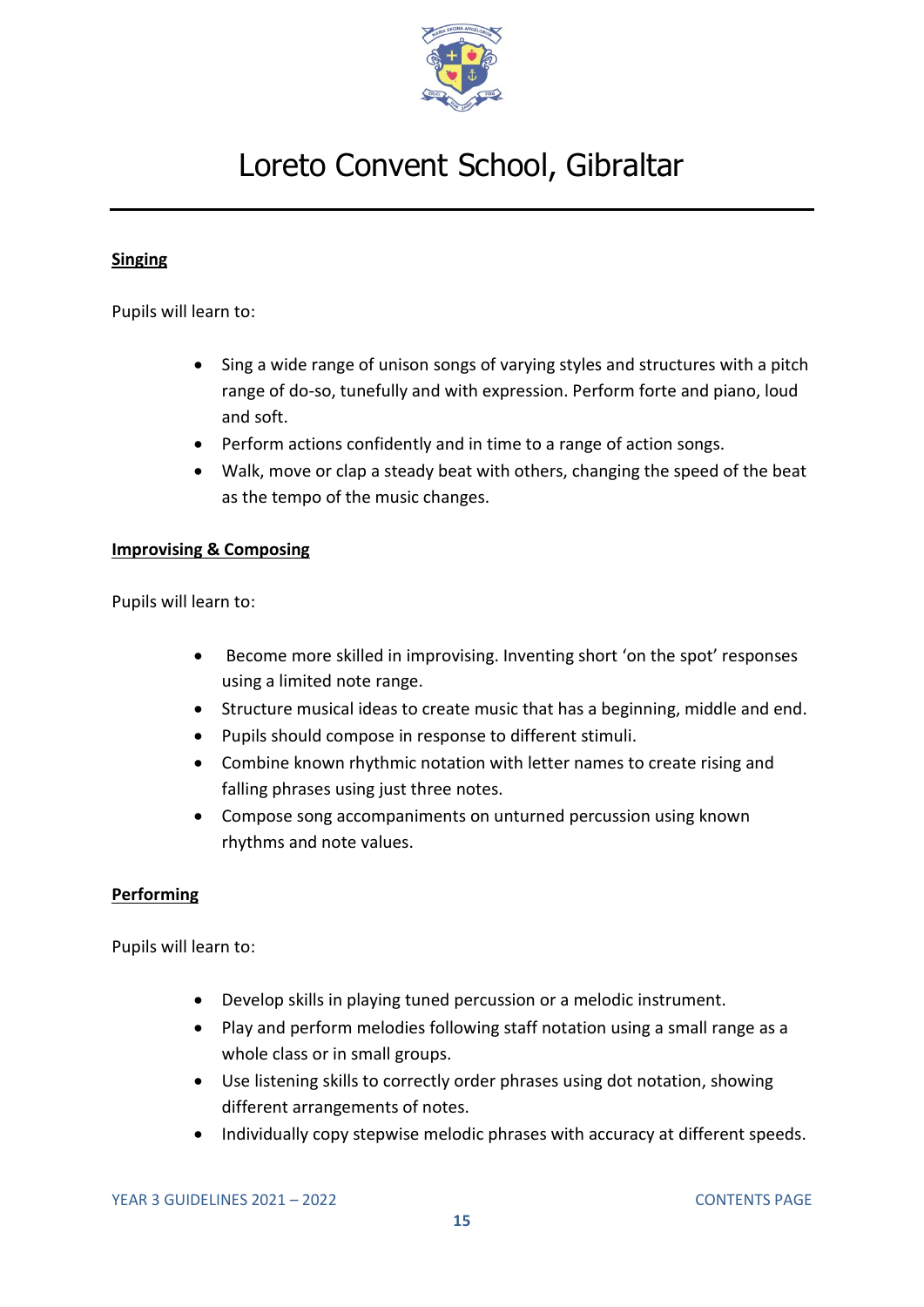

#### **Reading notation**

Pupils will learn to:

- Introduce the stave, lines and spaces, and clef.
- Introduce and understand the differences between crotchets and paired quavers.
- Apply word chants to rhythms, understanding how to link each syllable to one musical note.

### <span id="page-15-0"></span>**SPANISH**

Pupils work from the Mira 1 and Lengua (Anaya) Schemes. Each unit will cover the following key skills:

- Listening.
- Speaking.
- Reading (Native speakers only).
- Writing (Native speakers only).

There are four Spanish sets:

- 1. Beginners.
- 2. Intermediate.
- 3. Advanced.
- 4. Native Speakers.

Pupils will be taught grammar, vocabulary, spellings, and comprehension skills. These will be based on the different topics covered throughout the book which will enable them to communicate in everyday situations.